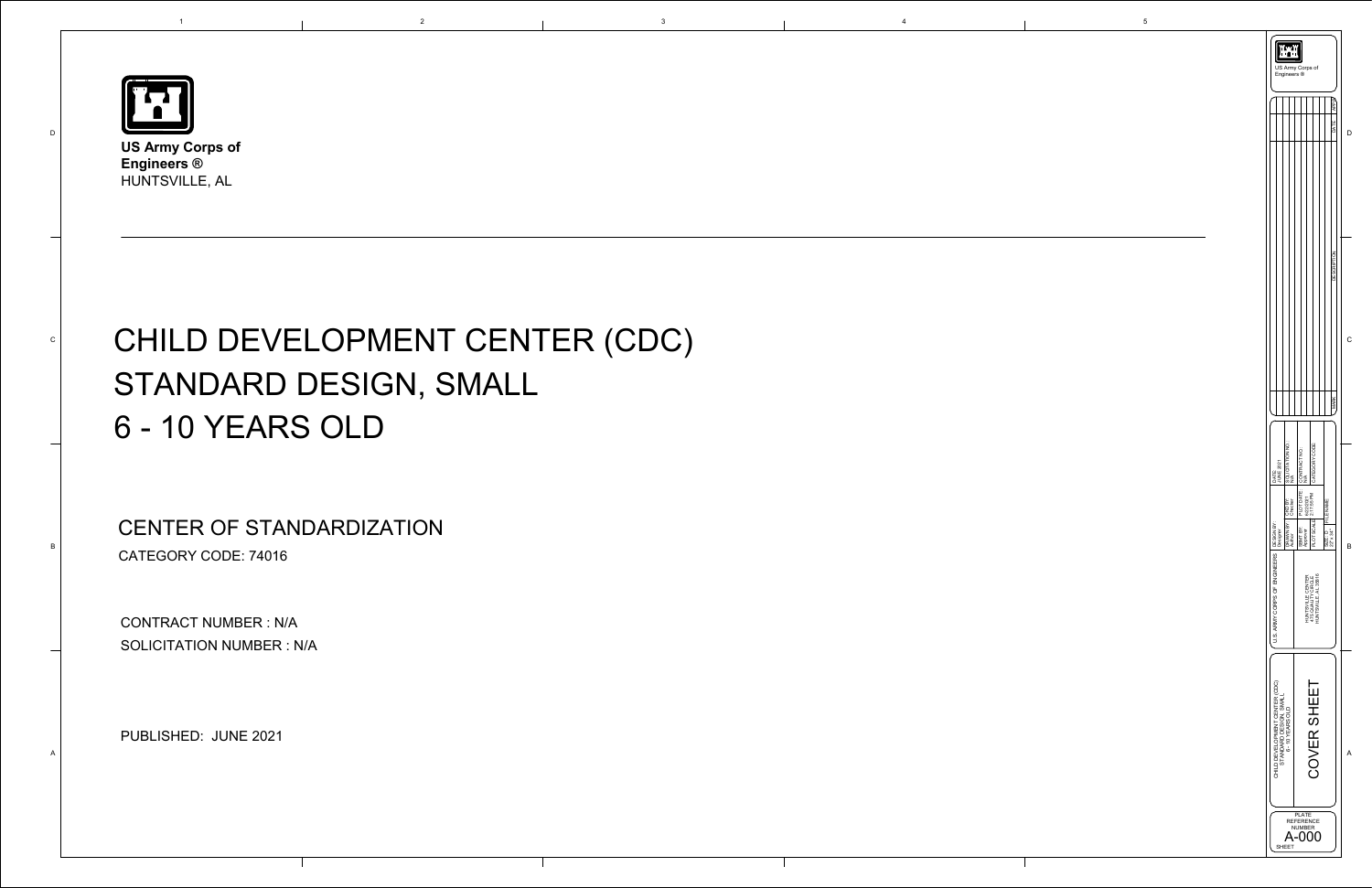| 16                     |  |  | 16 |  |
|------------------------|--|--|----|--|
| SCALE: $3/32" = 1'-0"$ |  |  |    |  |

 $\frac{1}{\sqrt{2}}$ PLAN NORTH







| <b>CDC 6-10 SMALL BIM DESIGN</b> |                               |                                   |                        |  |
|----------------------------------|-------------------------------|-----------------------------------|------------------------|--|
| <b>NOC</b>                       | <b>DESCRIPTION</b>            | <b>PROGRAM AREA   ACTUAL AREA</b> |                        |  |
|                                  |                               |                                   |                        |  |
| $\mathbf{1}$                     | <b>VESTIBULE</b>              |                                   | 65.9 ft <sup>2</sup>   |  |
| 1В<br>2A                         | <b>WAITING AREA</b>           |                                   | 168.4 ft <sup>2</sup>  |  |
|                                  | <b>CORRIDOR 1</b>             |                                   | 171.7 ft <sup>2</sup>  |  |
| 2B                               | <b>CORRIDOR 2</b>             |                                   | 159.7 ft <sup>2</sup>  |  |
| 2C                               | <b>CORRIDOR 3</b>             |                                   | 345.8 ft <sup>2</sup>  |  |
| $\overline{4}$                   | <b>MAIN ATRIUM</b>            |                                   | 1950.2 ft <sup>2</sup> |  |
| 8                                | COUNTER/RECEPTION             |                                   | 139.9 ft <sup>2</sup>  |  |
| $\boldsymbol{9}$                 | <b>STAFF TOILET</b>           |                                   | 63.7 ft <sup>2</sup>   |  |
| 10                               | <b>DIRECTOR'S OFFICE</b>      |                                   | 124.9 ft <sup>2</sup>  |  |
| 11                               | <b>TRAINING</b>               |                                   | 220.2 ft <sup>2</sup>  |  |
| 12                               | <b>STAFF LOUNGE</b>           |                                   | 135.1 ft <sup>2</sup>  |  |
| 13                               | <b>VIDEO MONITOR</b>          |                                   | 127 $ft^2$             |  |
| 14                               | PUBLIC TOILET                 |                                   | $63.6$ ft <sup>2</sup> |  |
| 15                               | <b>KITCHEN</b>                |                                   | 506.3 $ft^2$           |  |
| 16                               | DRY FOOD STORAGE              |                                   | 54 ft <sup>2</sup>     |  |
| 17                               | <b>COOLER</b>                 |                                   | 51.9 ft <sup>2</sup>   |  |
| 18                               | <b>MALE TOILET 1</b>          |                                   | $229$ ft <sup>2</sup>  |  |
| 20                               | <b>FEMALE TOILET 1</b>        |                                   | 229 ft <sup>2</sup>    |  |
| 21                               | M.P. TOILET 2                 |                                   | 80.8 ft <sup>2</sup>   |  |
| 22                               | <b>JANITOR</b>                |                                   | $23.1 \text{ ft}^2$    |  |
| 24                               | <b>LAUNDRY</b>                |                                   | 103.4 ft <sup>2</sup>  |  |
| $\overline{25}$                  | MULTI-PURPOSE ROOM            |                                   | 3360.6 ft <sup>2</sup> |  |
| 26                               | M.P. TOILET 1                 |                                   | 78.8 ft <sup>2</sup>   |  |
| 27                               | MULTIPURPOSE STORAGE          |                                   | 267.6 ft <sup>2</sup>  |  |
| 28                               | <b>STORAGE &amp; ISSUE</b>    |                                   | 787.4 ft <sup>2</sup>  |  |
| 29                               | ARTS & SCIENCE ACTIVITY ROOM  |                                   | 740.5 ft <sup>2</sup>  |  |
| 30                               | PERFORMING ARTS ACTIVITY ROOM |                                   | 716.2 ft <sup>2</sup>  |  |
| 31                               | <b>ACTIVITY ROOM 1</b>        |                                   | 711 ft <sup>2</sup>    |  |
| 33                               | <b>SECURE STORAGE</b>         |                                   | 49 ft <sup>2</sup>     |  |
| 35                               | <b>COMPUTER HOMEWORK LAB</b>  |                                   | 554.4 ft <sup>2</sup>  |  |
| 36                               | COMM. ROOM                    |                                   | 102.9 ft <sup>2</sup>  |  |
| 37                               | <b>ELECTRICAL ROOM</b>        |                                   | $90.3$ ft <sup>2</sup> |  |
| 38                               | MECHANICAL ROOM               |                                   | 553.4 ft <sup>2</sup>  |  |
| 39                               | <b>TEACHING DEMO</b>          |                                   | 128.5 ft <sup>2</sup>  |  |
| 39                               | <b>COVERED ENTRY</b>          |                                   | Not Enclosed           |  |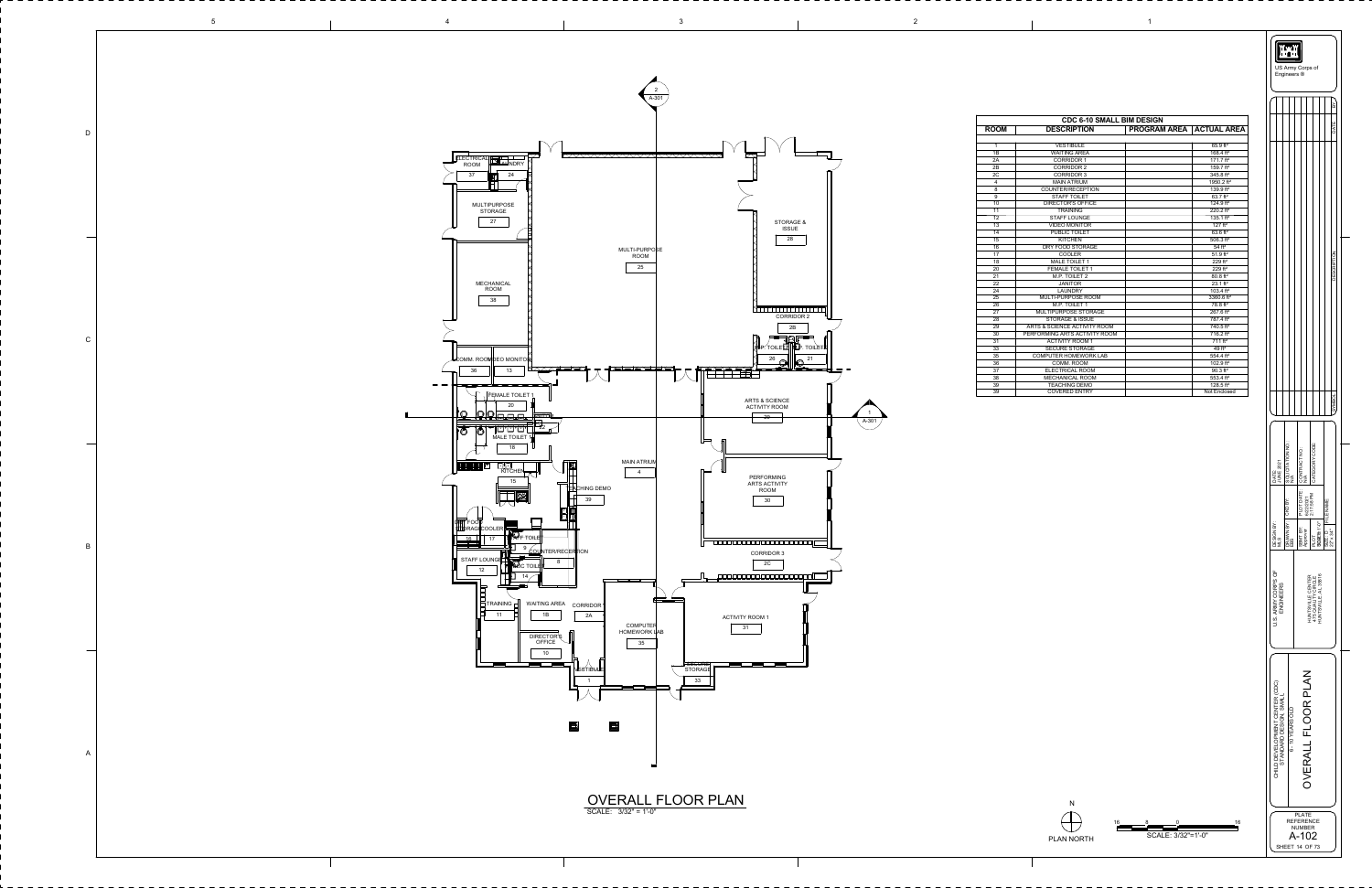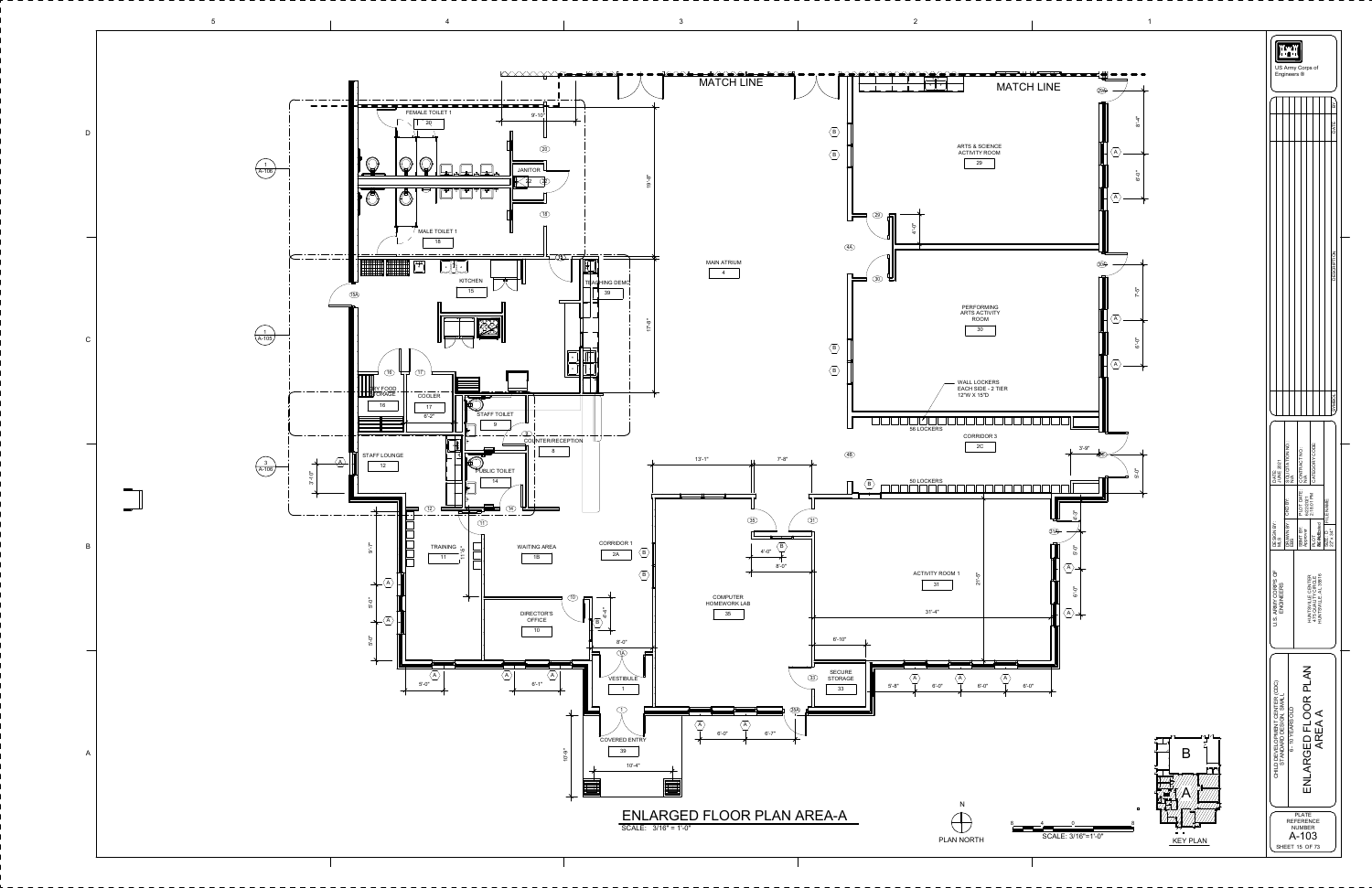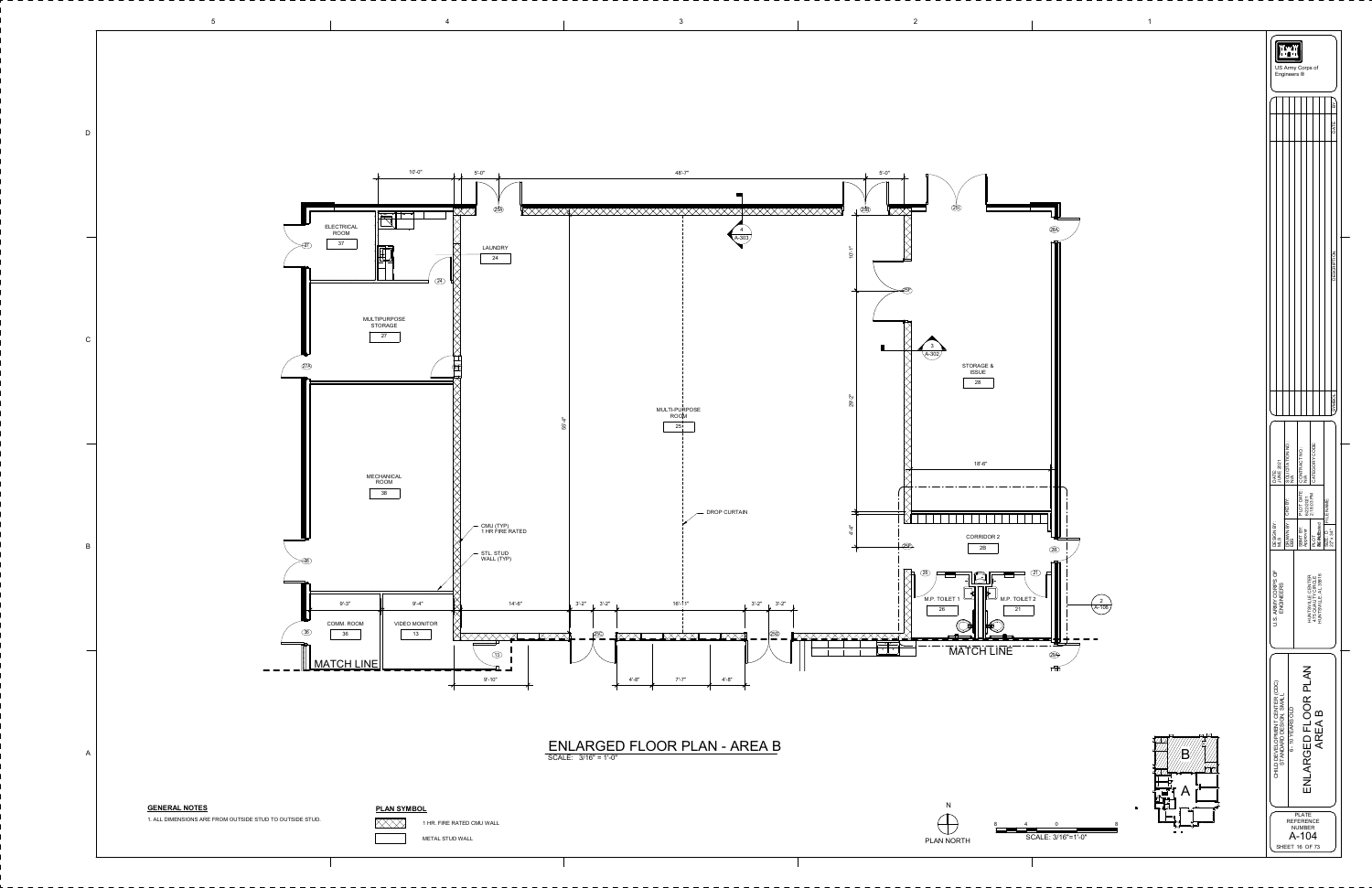<span id="page-4-0"></span>![](_page_4_Figure_0.jpeg)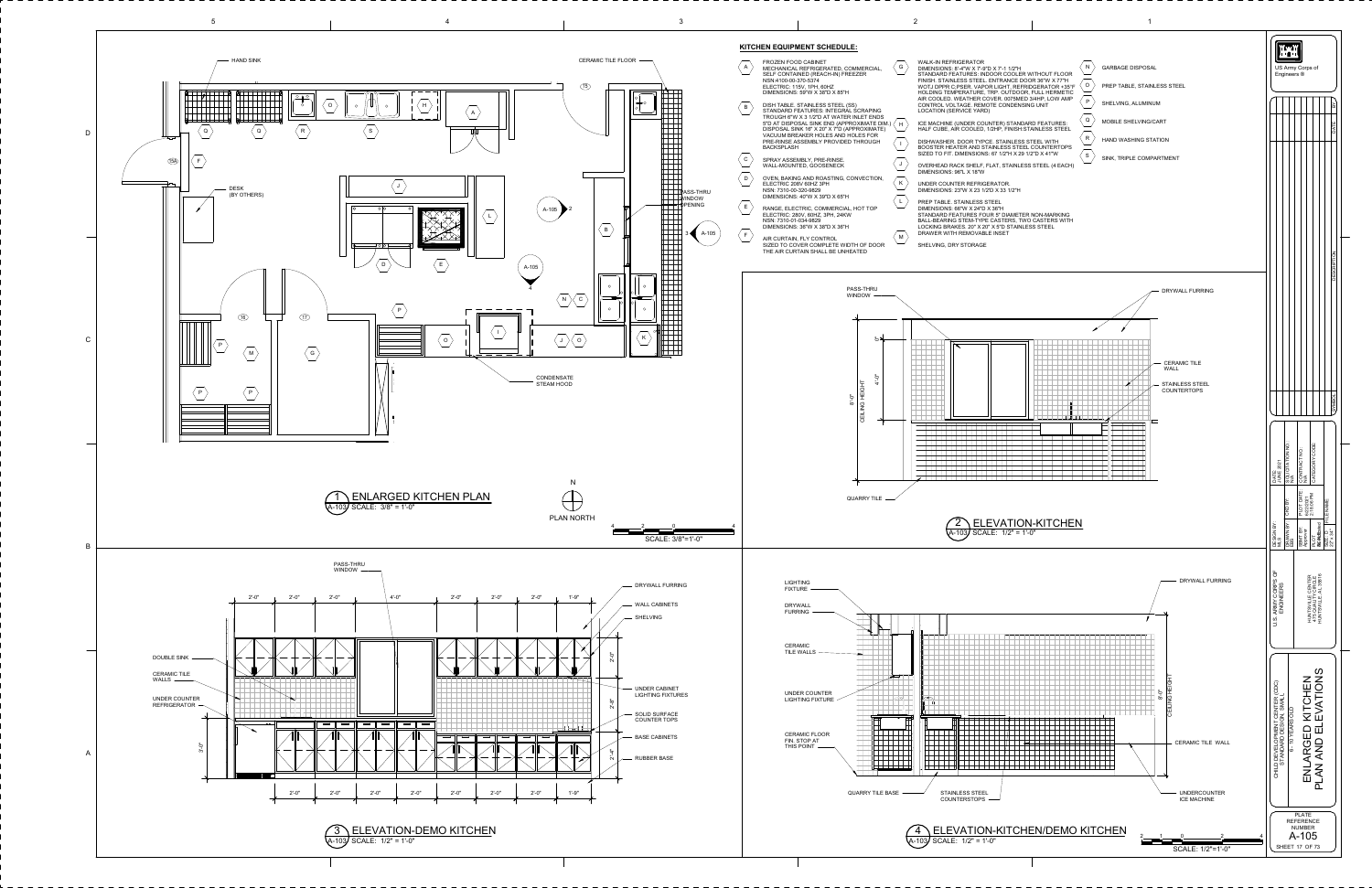<span id="page-5-0"></span>![](_page_5_Figure_0.jpeg)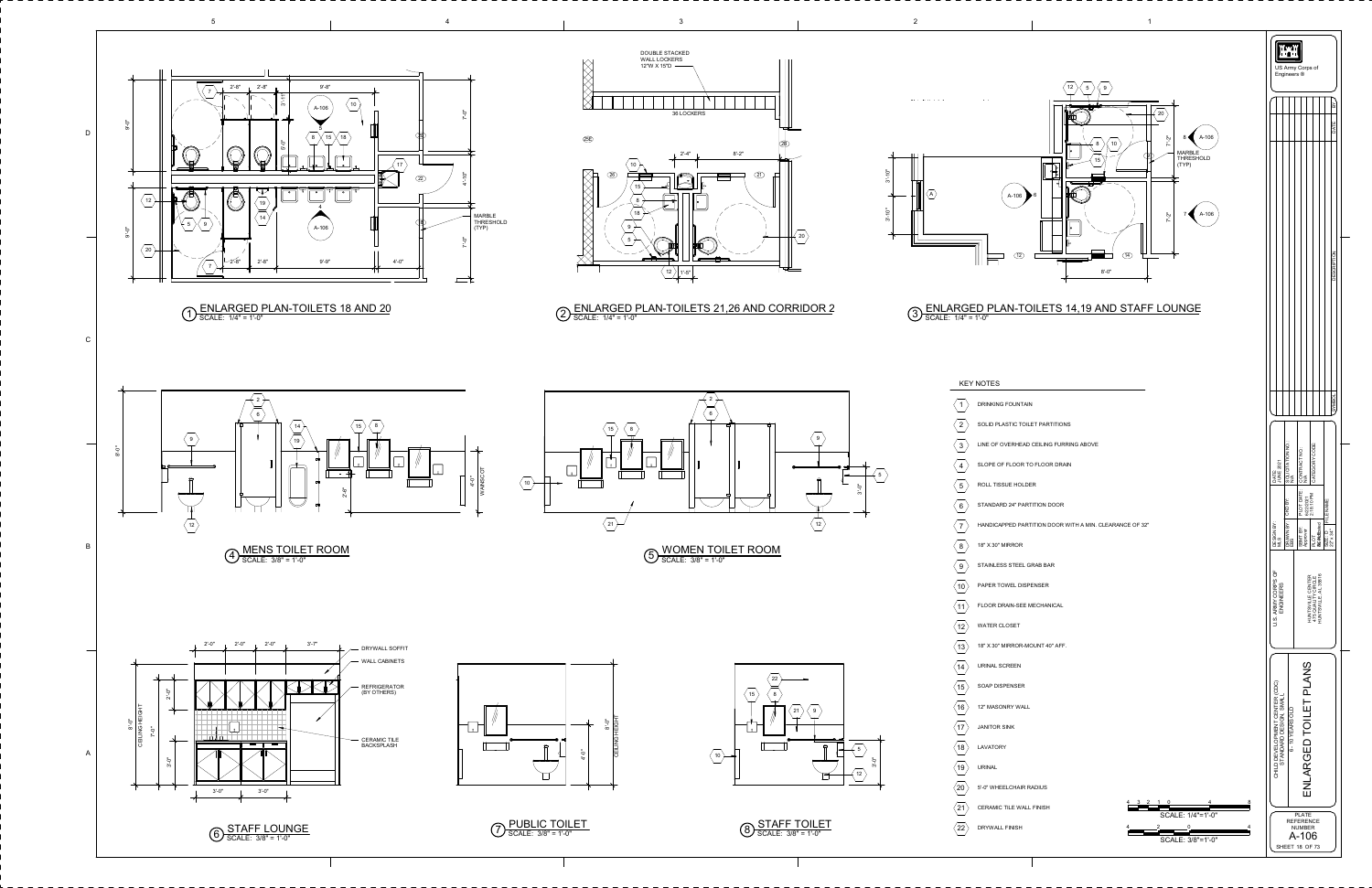![](_page_6_Figure_0.jpeg)